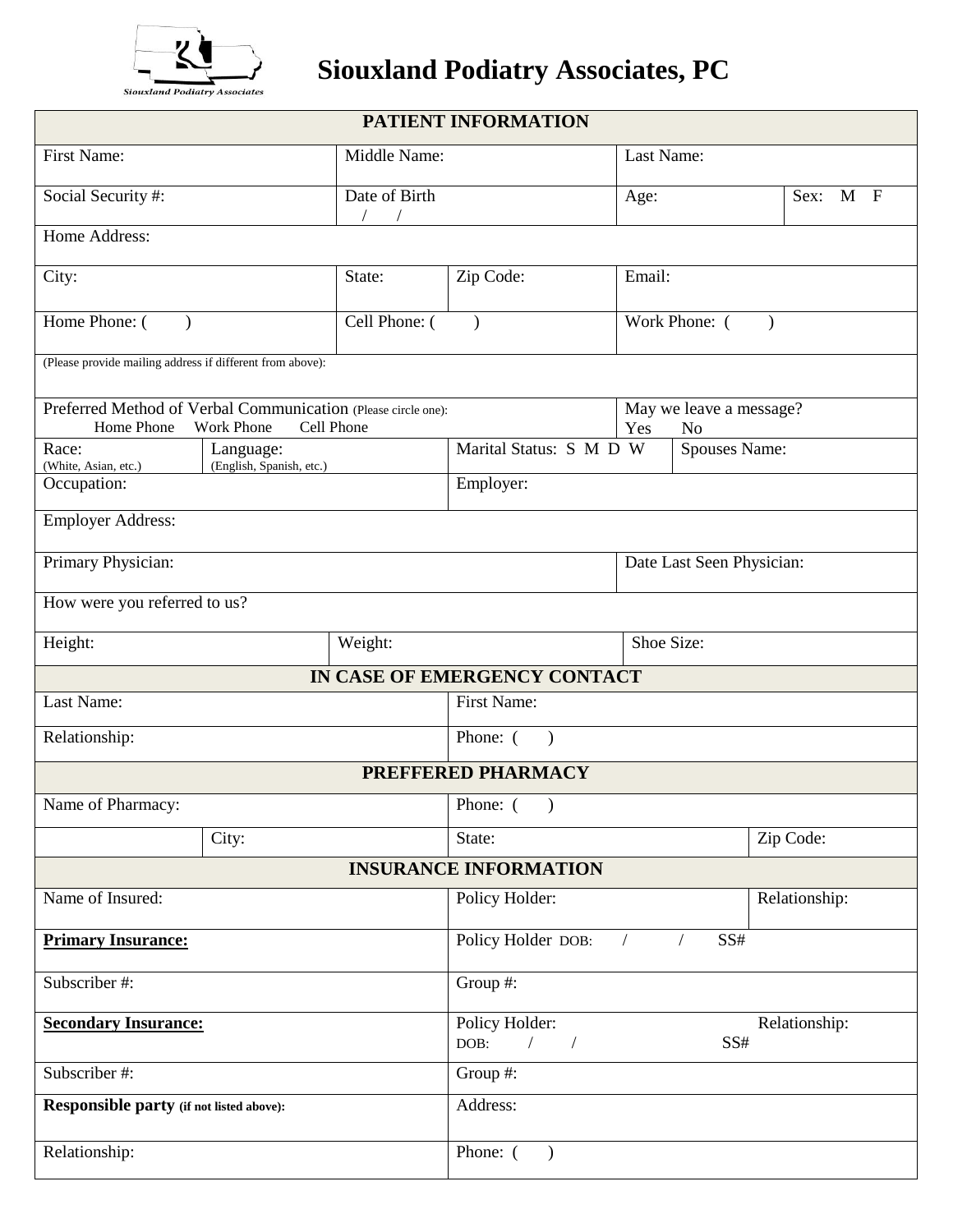Name:\_\_\_\_\_\_\_\_\_\_\_\_\_\_\_\_\_\_\_\_\_\_\_\_\_\_\_\_\_\_\_\_\_\_\_\_\_\_\_\_\_\_\_\_\_\_\_\_\_ Pharmacy:\_\_\_\_\_\_\_\_\_\_\_\_\_\_\_\_\_\_\_\_\_\_\_\_\_\_\_\_\_\_\_\_\_\_

|                                                                                                                            |                                                                                                                 |                |                                     |                        |     |                           | <b>MEDICAL HISTORY</b>    |                                                                            |                |                         |     |                |  |
|----------------------------------------------------------------------------------------------------------------------------|-----------------------------------------------------------------------------------------------------------------|----------------|-------------------------------------|------------------------|-----|---------------------------|---------------------------|----------------------------------------------------------------------------|----------------|-------------------------|-----|----------------|--|
| PAST AND CURRENT MEDICAL CONDITIONS: (Example: Diabetes, High blood pressure, Cancer, etc.)                                |                                                                                                                 |                |                                     |                        |     |                           |                           |                                                                            |                |                         |     |                |  |
|                                                                                                                            |                                                                                                                 |                |                                     |                        |     |                           |                           |                                                                            |                |                         |     |                |  |
|                                                                                                                            |                                                                                                                 |                |                                     |                        |     |                           |                           |                                                                            |                |                         |     |                |  |
|                                                                                                                            |                                                                                                                 |                |                                     |                        |     |                           |                           |                                                                            |                |                         |     |                |  |
|                                                                                                                            |                                                                                                                 |                |                                     |                        |     |                           |                           |                                                                            |                |                         |     |                |  |
| <b>ALLERGIES:</b> Do you have any drug<br>1.                                                                               |                                                                                                                 |                |                                     | 3.                     |     |                           |                           |                                                                            | 5.             |                         |     |                |  |
| or environmental allergies?                                                                                                |                                                                                                                 |                |                                     |                        |     |                           |                           |                                                                            |                |                         |     |                |  |
| 2.                                                                                                                         |                                                                                                                 |                |                                     |                        |     |                           | 4.                        |                                                                            |                | 6.                      |     |                |  |
| <b>MEDICATIONS:</b> What medications are you currently taking? (Prescription medications and over the counter medications) |                                                                                                                 |                |                                     |                        |     |                           |                           |                                                                            |                |                         |     |                |  |
|                                                                                                                            |                                                                                                                 |                |                                     |                        |     |                           |                           |                                                                            |                |                         |     |                |  |
| 5.<br>1.                                                                                                                   |                                                                                                                 | 9.             |                                     | 13.                    |     |                           |                           |                                                                            |                |                         |     |                |  |
|                                                                                                                            |                                                                                                                 |                |                                     |                        |     |                           |                           |                                                                            |                |                         |     |                |  |
| 6.<br>2.                                                                                                                   |                                                                                                                 |                |                                     | 10.                    |     |                           | 14.                       |                                                                            |                |                         |     |                |  |
| 7.<br>3.                                                                                                                   |                                                                                                                 |                |                                     | 11.                    |     |                           | 15.                       |                                                                            |                |                         |     |                |  |
|                                                                                                                            |                                                                                                                 |                |                                     |                        |     |                           |                           |                                                                            |                |                         |     |                |  |
| 4.                                                                                                                         |                                                                                                                 |                | 8.                                  |                        | 12. |                           |                           | 16.                                                                        |                |                         |     |                |  |
| <b>REVIEW OF SYSTEMS</b>                                                                                                   |                                                                                                                 |                |                                     |                        |     |                           |                           |                                                                            |                |                         |     |                |  |
|                                                                                                                            |                                                                                                                 |                |                                     |                        |     |                           |                           |                                                                            |                |                         |     |                |  |
|                                                                                                                            |                                                                                                                 |                |                                     |                        |     |                           |                           | Please indicate whether you have had any of the following medical problems |                |                         |     |                |  |
| General                                                                                                                    | Yes                                                                                                             | N <sub>0</sub> |                                     | Gastrointestinal       | Yes | N <sub>0</sub>            | <b>Respiratory</b>        | Yes                                                                        | N <sub>0</sub> | <b>Neurological</b>     | Yes | N <sub>0</sub> |  |
| Nausea/Vomiting                                                                                                            |                                                                                                                 |                |                                     | Stomach problems       |     |                           | Asthma                    |                                                                            |                | <b>Stroke</b>           |     |                |  |
| Tiredness                                                                                                                  |                                                                                                                 |                |                                     |                        |     |                           | <b>Breathing problems</b> |                                                                            |                | Dementia                |     |                |  |
| <b>Dizziness</b>                                                                                                           |                                                                                                                 |                | Hepatitis/Liver problems<br>Colitis |                        |     |                           | Tuberculosis              |                                                                            |                | Alzheimer's Disease     |     |                |  |
| Cardiovascular                                                                                                             |                                                                                                                 |                | Heartburn                           |                        |     |                           | Chronic cough             |                                                                            |                | Epilepsy                |     |                |  |
| <b>Heart Disease</b>                                                                                                       |                                                                                                                 |                | Ulcers                              |                        |     |                           | Musculoskeletal           |                                                                            |                | Multiple Sclerosis      |     |                |  |
| Stroke                                                                                                                     |                                                                                                                 |                | <b>Genitourinary</b>                |                        |     |                           | Rheumatoid arthritis      |                                                                            |                | Paralysis               |     |                |  |
| <b>High Blood Pressure</b>                                                                                                 |                                                                                                                 |                | Incontinence                        |                        |     |                           | Other arthritis           |                                                                            |                | Seizures                |     |                |  |
| Edema (swelling)                                                                                                           |                                                                                                                 |                | Prostate problems                   |                        |     |                           | Gout                      |                                                                            |                | Neuropathy              |     |                |  |
|                                                                                                                            |                                                                                                                 |                |                                     |                        |     |                           |                           |                                                                            |                | (numbness)              |     |                |  |
| Cold Feet                                                                                                                  |                                                                                                                 |                | Cancer                              |                        |     |                           | Joint replacement         |                                                                            |                | Integument              |     |                |  |
| Varicose Veins                                                                                                             |                                                                                                                 |                | <b>Eyes</b>                         |                        |     |                           | Osteoporosis              |                                                                            |                | Eczema                  |     |                |  |
| <b>Endocrine</b>                                                                                                           |                                                                                                                 |                | <b>Macular Degeneration</b>         |                        |     |                           | Back pain                 |                                                                            |                | Psoriasis               |     |                |  |
| <b>Diabetes</b>                                                                                                            |                                                                                                                 |                | Glaucoma                            |                        |     |                           | Morning stiffness         |                                                                            |                | Ulcerations             |     |                |  |
| <b>Thyroid Disease</b>                                                                                                     |                                                                                                                 |                | Cataracts                           |                        |     |                           | Weakness                  |                                                                            |                | Athlete's Foot          |     |                |  |
| Kidney Disease                                                                                                             |                                                                                                                 |                | Loss of vision                      |                        |     |                           | Leg cramps                |                                                                            |                | Excessive scarring      |     |                |  |
|                                                                                                                            | <b>FAMILY HISTORY</b>                                                                                           |                |                                     |                        |     |                           |                           |                                                                            |                |                         |     |                |  |
|                                                                                                                            | Please indicate if your Mother or Father have any of the following-check<br><b>SOCIAL HISTORY</b>               |                |                                     |                        |     |                           |                           |                                                                            |                |                         |     |                |  |
|                                                                                                                            | which person this applies to M—for Mother or F—for Father                                                       |                |                                     |                        |     |                           |                           |                                                                            |                |                         |     |                |  |
|                                                                                                                            | M                                                                                                               | $\mathbf F$    |                                     |                        | M   | $\boldsymbol{\mathrm{F}}$ |                           | Yes                                                                        | No             |                         |     |                |  |
| Arthritis                                                                                                                  |                                                                                                                 |                | Heart trouble                       |                        |     |                           | Do you smoke or use       |                                                                            |                | If quit, how long ago;  |     |                |  |
|                                                                                                                            |                                                                                                                 |                |                                     |                        |     |                           | tobacco products?         |                                                                            |                |                         |     |                |  |
| <b>Bleeding disorder</b>                                                                                                   |                                                                                                                 |                | High arched feet                    |                        |     |                           | Alcohol Use               |                                                                            |                | If yes, how often;      |     |                |  |
| <b>Bunion</b>                                                                                                              |                                                                                                                 |                |                                     | High blood pressure    |     |                           | Recreational drugs?       |                                                                            |                | Specific type;          |     |                |  |
| <b>Bunionette</b>                                                                                                          |                                                                                                                 |                | High cholesterol                    |                        |     |                           | Do you exercise?          |                                                                            |                | If yes, how often;      |     |                |  |
| Cancer                                                                                                                     |                                                                                                                 |                | Pigeon-toed feet                    |                        |     |                           | Currently employed?       |                                                                            |                | Occupation:             |     |                |  |
|                                                                                                                            |                                                                                                                 |                |                                     |                        |     |                           |                           |                                                                            |                |                         |     |                |  |
| Diabetes                                                                                                                   |                                                                                                                 |                | Skin conditions                     |                        |     |                           | Married?                  |                                                                            |                | Single/Divorced/Widowed |     |                |  |
| Stroke<br>Flat feet                                                                                                        |                                                                                                                 |                |                                     |                        |     |                           |                           |                                                                            |                |                         |     |                |  |
| Gout                                                                                                                       |                                                                                                                 |                |                                     | Other (please specify) |     |                           |                           |                                                                            |                |                         |     |                |  |
|                                                                                                                            |                                                                                                                 |                |                                     |                        |     |                           | PAST SURGICAL HISTORY     |                                                                            |                |                         |     |                |  |
| Procedure                                                                                                                  |                                                                                                                 |                |                                     |                        |     |                           | Procedure                 |                                                                            |                |                         |     |                |  |
| 1.                                                                                                                         |                                                                                                                 |                |                                     |                        |     | 4.                        |                           |                                                                            |                |                         |     |                |  |
| 2.<br>5.                                                                                                                   |                                                                                                                 |                |                                     |                        |     |                           |                           |                                                                            |                |                         |     |                |  |
|                                                                                                                            |                                                                                                                 |                |                                     |                        |     |                           |                           |                                                                            |                |                         |     |                |  |
| 6.<br>3.                                                                                                                   |                                                                                                                 |                |                                     |                        |     |                           |                           |                                                                            |                |                         |     |                |  |
| <b>CMS QUALITY REPORTING</b>                                                                                               |                                                                                                                 |                |                                     |                        |     |                           |                           |                                                                            |                |                         |     |                |  |
| Yes<br>N <sub>0</sub><br>Yes<br><b>No</b>                                                                                  |                                                                                                                 |                |                                     |                        |     |                           |                           |                                                                            |                |                         |     |                |  |
|                                                                                                                            | Have you had an Influenza vaccination this year?<br>Have you fallen in the last 12 months (65 years and older)? |                |                                     |                        |     |                           |                           |                                                                            |                |                         |     |                |  |
|                                                                                                                            |                                                                                                                 |                |                                     |                        |     |                           |                           |                                                                            |                |                         |     |                |  |
| Have you had a Pneumococcal vaccination?                                                                                   |                                                                                                                 |                |                                     |                        |     | If yes, were you injured? |                           |                                                                            |                |                         |     |                |  |